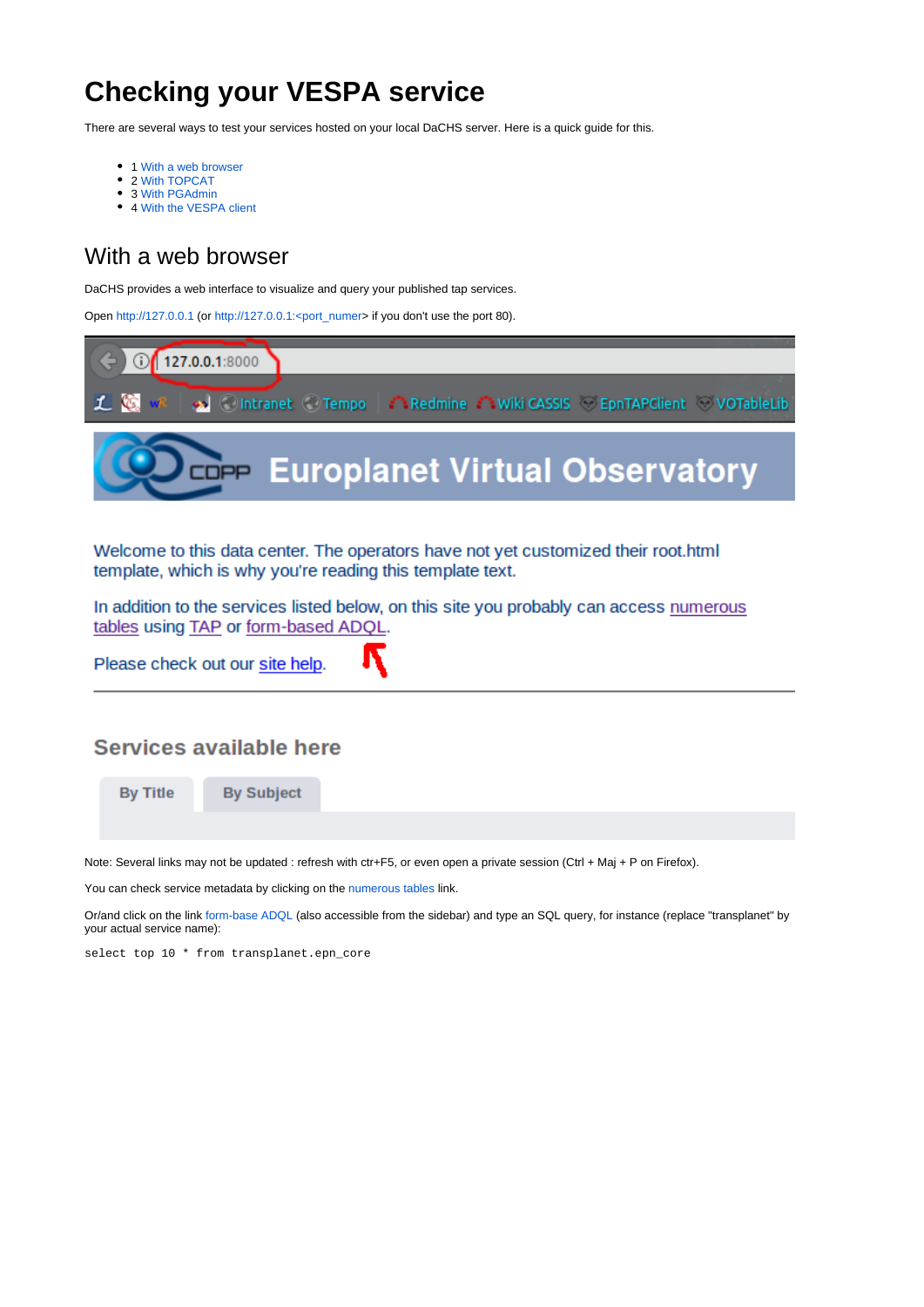|                                                         | <b>ADQL Query</b>                                                      |            |                          |                                                 |  |                                                                                                                                                            |                     |     |                                      |
|---------------------------------------------------------|------------------------------------------------------------------------|------------|--------------------------|-------------------------------------------------|--|------------------------------------------------------------------------------------------------------------------------------------------------------------|---------------------|-----|--------------------------------------|
| Help<br>Service info<br>Related<br>Tables available for | <b>Parameters</b><br>• ADQL query: select top 5 * from amdadb.epn_core |            |                          |                                                 |  |                                                                                                                                                            |                     |     |                                      |
| <b>ADOL</b>                                             | <b>Result</b>                                                          |            |                          |                                                 |  |                                                                                                                                                            |                     |     |                                      |
| Metadata                                                | Matched: 5                                                             |            |                          |                                                 |  |                                                                                                                                                            |                     |     |                                      |
| Identifier<br>ivo://cdpp/ system Jarle                  | Send via SAMP                                                          | Quick Plot |                          |                                                 |  |                                                                                                                                                            |                     |     |                                      |
| Cite this                                               |                                                                        |            |                          |                                                 |  |                                                                                                                                                            |                     |     |                                      |
| Advice on cring this resour                             |                                                                        |            |                          |                                                 |  | Query result probably incomplete due to the match limit kicking in. Queries not providing a TOP clause will be furnished with an automatic TOP 2000 by the |                     |     |                                      |
|                                                         | machinery, so adding a TOP clause with a higher number may help.       |            |                          |                                                 |  |                                                                                                                                                            |                     |     |                                      |
| <b>Description</b>                                      |                                                                        |            |                          |                                                 |  |                                                                                                                                                            |                     |     |                                      |
| An endpoint for submiting.                              | Granule uid Granule gid                                                |            | Obs id                   | Dataproduct type <sup>et</sup> prod Target name |  | <b>Target class</b>                                                                                                                                        |                     |     | Time min Time max Time sampling step |
| <b>Keywords</b><br>Virtual observatory<br>Creator       | clust3-<br>rap-psp-<br>00394-cdf                                       | cdf        | clust3-<br>rap-psp-00394 | SD                                              |  | Earth#Sun planet#interplanetary medium 2452331.5 2452331.5                                                                                                 | $\lbrack d \rbrack$ | [d] | [s]                                  |
| [Logo]<br>.<br>Created                                  | clust3-<br>rap-psp-<br>00395-cdf                                       | cdf        | clust3-<br>rap-psp-00395 | SD                                              |  | Earth//Sun planet//interplanetary medium 2452332.5 2452332.5                                                                                               |                     |     |                                      |
| 2008-09-20112:00:002<br>Data updated<br>2017-05-10      | clust3-<br>rap-psp-<br>00396-cdf                                       | cdf        | clust3-<br>rap-psp-00396 | SD                                              |  | Earth#Sun planet#interplanetary medium 2452333.5 2452333.5                                                                                                 |                     |     |                                      |
| Reference URL<br>Service info                           | clust3-<br>rap-psp-<br>00397-cdf                                       | cdf        | clust3-<br>rap-psp-00397 | <b>SD</b>                                       |  | Earth#Sun planet#interplanetary medium 2452334.5 2452334.5                                                                                                 |                     |     |                                      |

## <span id="page-1-0"></span>With TOPCAT

TOPCAT is an interactive graphical viewer and editor for tabular data and can be used to visualize an query your published services. It is supported on all OS and can be downloaded [here](http://www.star.bris.ac.uk/%7Embt/topcat/#install).

1/ Click on the Open new table button on the icon menu:

| <b>TOPCAT</b>   |                                                                                                                                  |
|-----------------|----------------------------------------------------------------------------------------------------------------------------------|
|                 | Eile Views Graphics Joins Windows VO Interop Help                                                                                |
| l Tes<br>睴<br>₩ | $\ \mathbf{\oplus}\mathbf{\boxtimes}\mathbf{\boxminus}\mathbf{\ominus}\ $<br>FROM<br>$\frac{1}{100}$<br>f(x)<br>7<br>Σ<br>ETTI F |
| -Table List-    | <b>Current Table Properties-</b>                                                                                                 |
|                 | Label:                                                                                                                           |
|                 | Location:                                                                                                                        |
|                 | Name:                                                                                                                            |
|                 | Rows:<br>Columns:                                                                                                                |
|                 | Sort Order:<br>$\overline{\mathbf{v}}$                                                                                           |
|                 | <b>Row Subset:</b><br>$\overline{\phantom{a}}$                                                                                   |
|                 | <b>Activation Action:</b><br><b>Broadcast Row</b>                                                                                |
|                 | -SAMP-                                                                                                                           |
| 85 / 3551 M     | Clients: $\bigcirc$ $\bigcirc$<br><b>Messages:</b>                                                                               |
|                 |                                                                                                                                  |

2/ On the new window, click on Query remote databases using sql-like language button on the icon menu: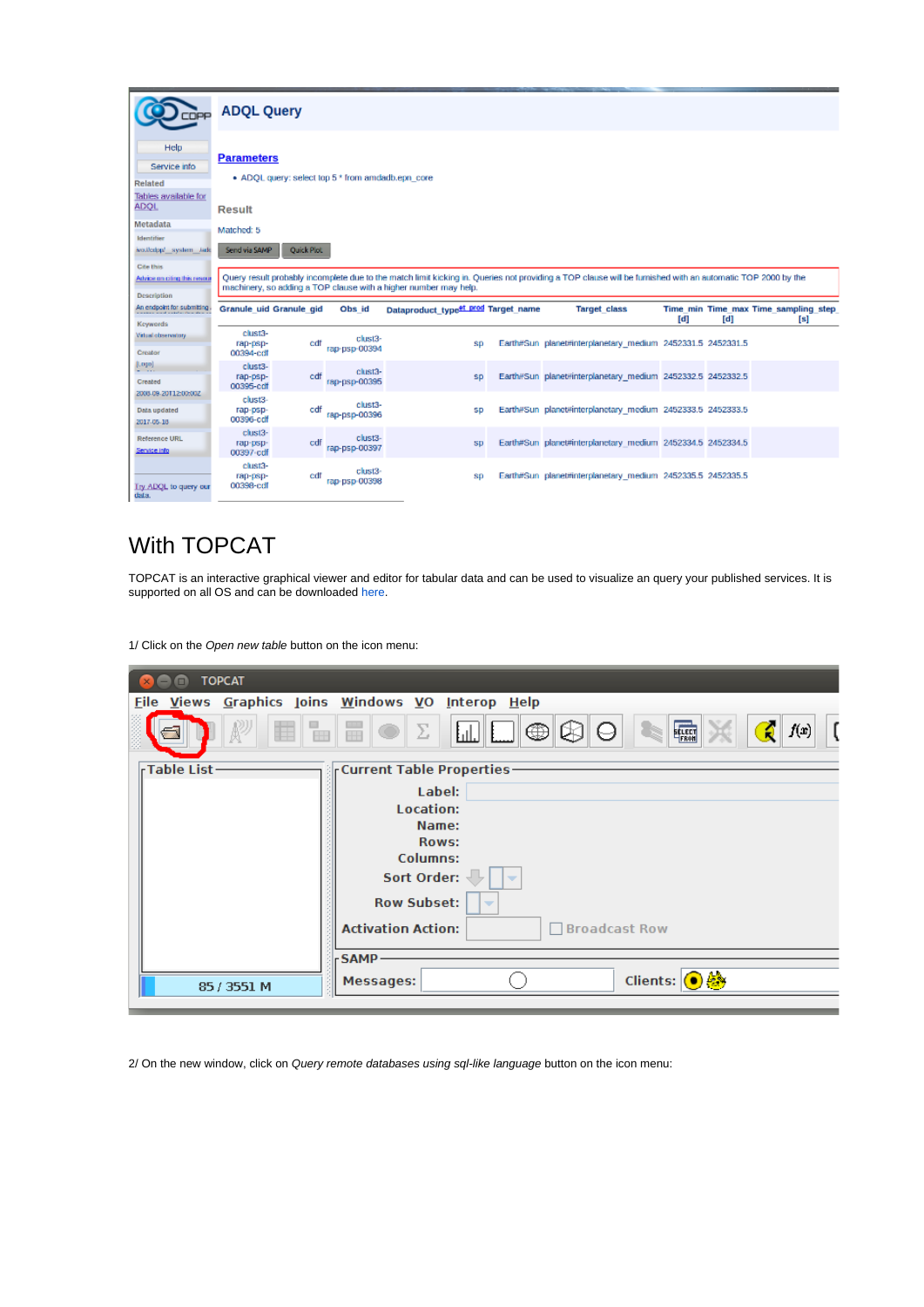| <b>CO CO</b> Load New Table                                                                         |
|-----------------------------------------------------------------------------------------------------|
| Window DataSources Examples Help                                                                    |
| ្មែ <sub>ជី</sub><br>℅<br>$\bigcirc$<br>②<br>Ξ<br>B<br>$\boldsymbol{\mathsf{x}}$<br>ELECT<br>苘<br>h |
| Format: (auto)<br>▼                                                                                 |
| Location:<br>OK                                                                                     |
| Filestore Browser                                                                                   |
| System Browser                                                                                      |
| <b>Loading Tables</b>                                                                               |
|                                                                                                     |

3/ From the Select service tab, fill the TAP URL field (on the bottom) with [http://127.0.0.1/\\_\\_system\\_\\_/tap/run/tap](http://127.0.0.1/__system__/tap/run/tap) (or http: //127.0.0.1:<port\_number>/\_\_system\_\_/tap/run/tap) and click on Use service button: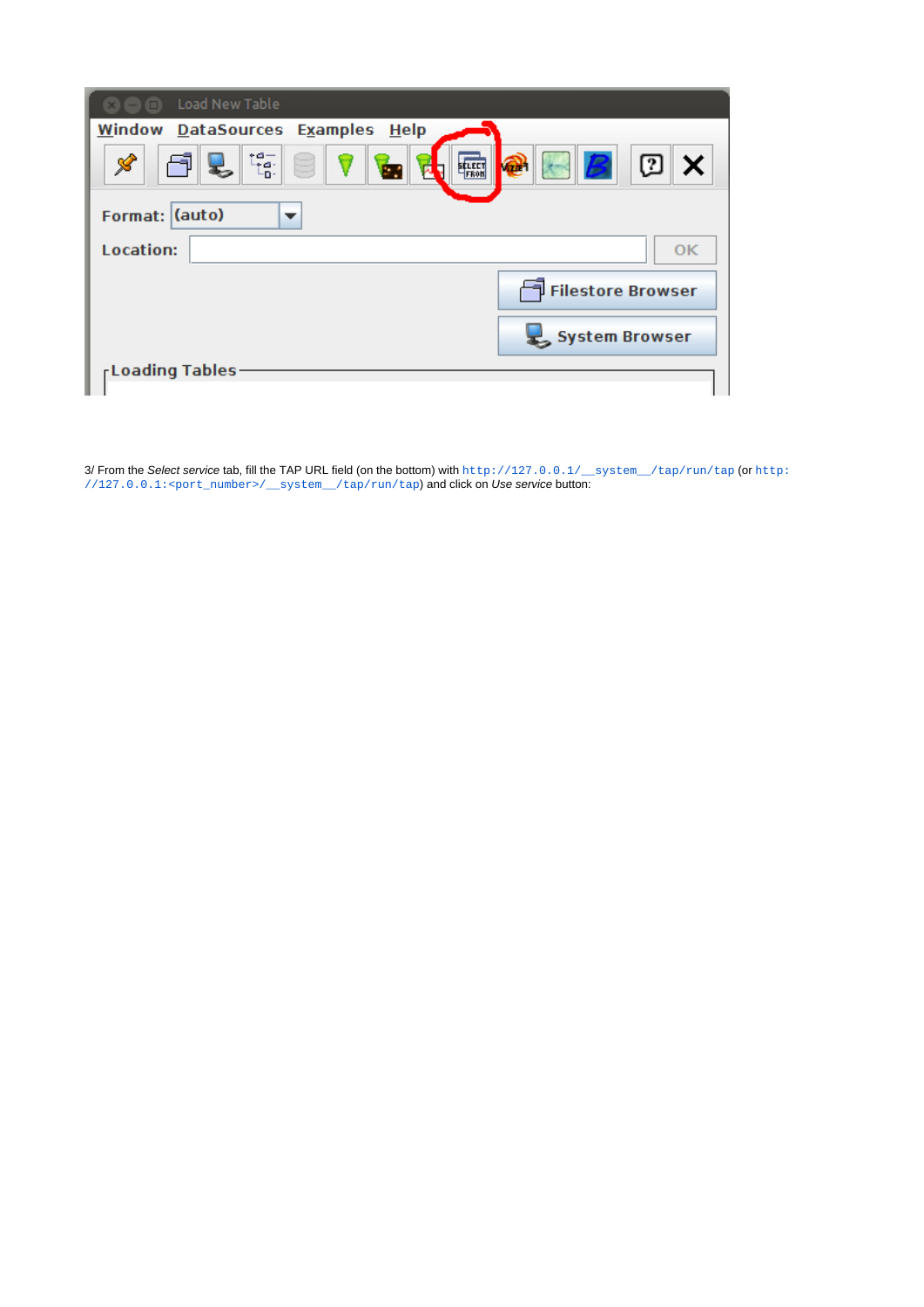| nable Access Protocol (TAP) Query                                                          |                              |
|--------------------------------------------------------------------------------------------|------------------------------|
| Window TAP Edit Interop Help                                                               |                              |
| $\mathscr{L}$<br>$\mathfrak{C}$<br>© X                                                     |                              |
|                                                                                            |                              |
| Select Service Use Service<br><b>Resume Job</b>                                            | <b>Running Jobs</b>          |
| <b>Locate TAP Service</b>                                                                  |                              |
| <b>By Service Properties</b><br><b>By Table Properties</b>                                 |                              |
| Keywords:                                                                                  | A                            |
| Match Fields: Z Table Name Z Table Description Z Service                                   |                              |
|                                                                                            | <b>Find Servic</b><br>Cancel |
| All TAP services (119)                                                                     |                              |
| TAPVizieR (34595) - ivo://cds.vizier/tap                                                   |                              |
| HEASARC (930) - ivo://nasa.heasarc/services/xamin                                          |                              |
| LMD TAP (210) - ivo://lmd.jussieu/tap                                                      |                              |
| GAVO DC TAP (149) - ivo://org.gavo.dc/tap                                                  |                              |
| SDSS DR7 (147) - ivo://wfau.roe.ac.uk/sdssdr7-dsa                                          |                              |
| SDSS DR5 (129) - ivo://wfau.roe.ac.uk/sdssdr5-dsa                                          |                              |
| SDSS DR6 (129) - ivo://wfau.roe.ac.uk/sdssdr6-dsa                                          |                              |
| UKIDSS DR6 (124) - ivo://wfau.roe.ac.uk/ukidssdr6-dsa                                      |                              |
| UKIDSS DR3 (122) - ivo://wfau.roe.ac.uk/ukidssdr3-dsa                                      |                              |
| UKIDSS DR8 (120) - ivo://wfau.roe.ac.uk/ukidssdr8-dsa                                      |                              |
| UKIDSS DR10 (118) - ivo://wfau.roe.ac.uk/ukidssdr10-dsa                                    |                              |
| UKIDSS DR9 (118) - ivo://wfau.roe.ac.uk/ukidssdr9-dsa                                      |                              |
| UKIDSS DR4 (117) - ivo://wfau.roe.ac.uk/ukidssdr4-dsa                                      |                              |
| SDSS DR3 (116) - ivo://wfau.roe.ac.uk/sdssdr3-dsa                                          |                              |
| UKIDSS DR5 (115) - ivo://wfau.roe.ac.uk/ukidssdr5-dsa                                      |                              |
| UKIDSS DR7 (113) - ivo://wfau.roe.ac.uk/ukidssdr7-dsa                                      |                              |
| UKIDSS DR2 (112) - ivo://wfau.roe.ac.uk/ukidssdr2-dsa                                      |                              |
| SDSS DR9 - Sloan Digital Sky Survey Data Release 9 (92) - ivo://wfau.roe.ac.uk/sdssdr9-dsa |                              |
| SDSS DR8 (86) - ivo://wfau.roe.ac.uk/sdssdr8-dsa                                           |                              |
| UKIDSS DR1 (85) - ivo://wfau.roe.ac.uk/ukidssdr1-dsa                                       |                              |
|                                                                                            |                              |
| Ш                                                                                          |                              |
| Selected TAD Service                                                                       |                              |
| http://127.0.0.1:8000/ system /tap/run/tap<br><b>TAP URL</b>                               |                              |
|                                                                                            |                              |
|                                                                                            | <b>Use Sen</b>               |
|                                                                                            |                              |
| <b>Run Query</b>                                                                           |                              |
|                                                                                            |                              |
|                                                                                            |                              |

4/ Take a look to the DaCHS tables: do you see the <service\_name>.epn\_core table? Good. Now try to type an ADQL query on the bottom field, for example (again):

select top 10 \* from transplanet.epn\_core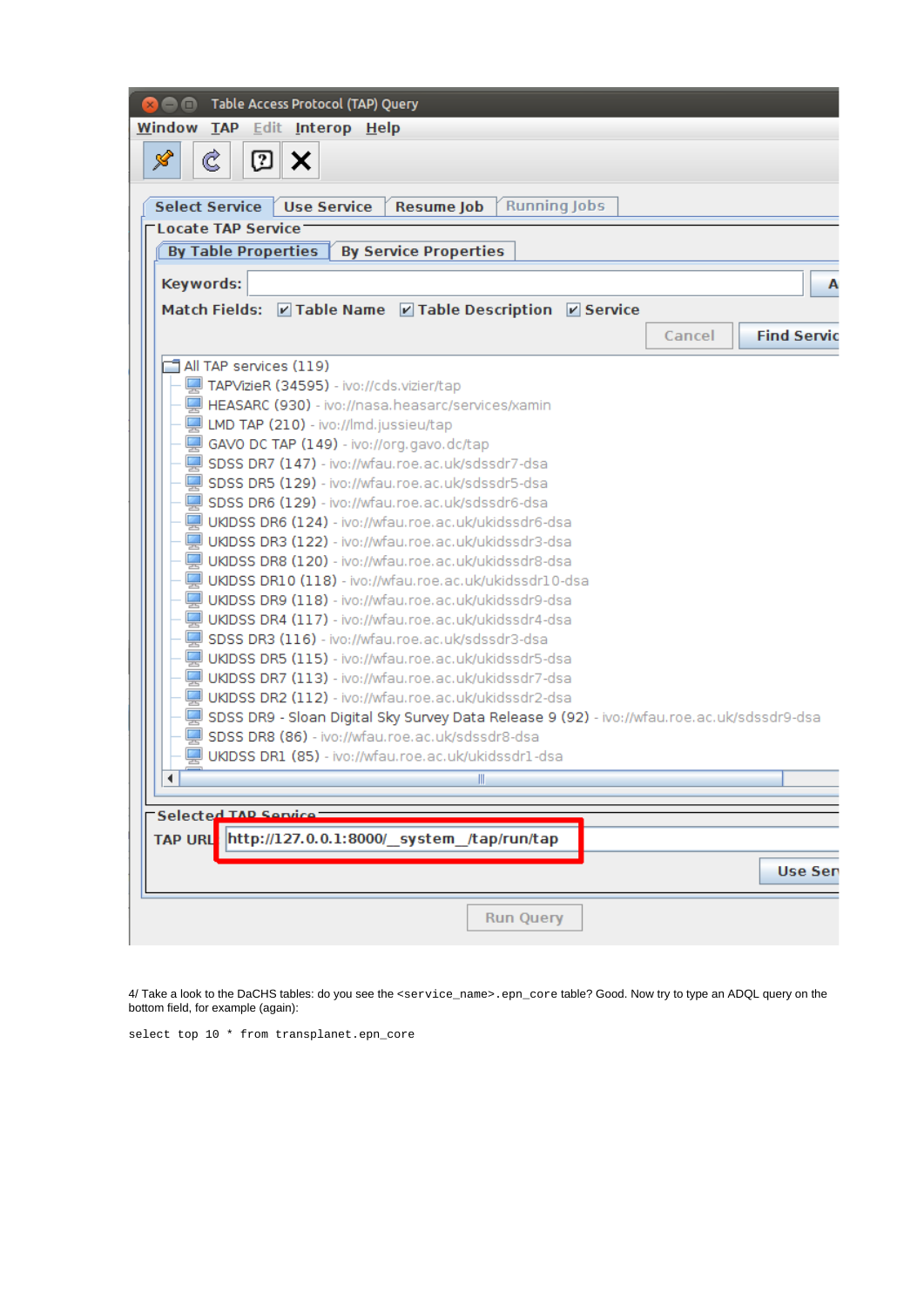| Table Access Protocol (TAP) Query<br>800                                                |
|-----------------------------------------------------------------------------------------|
| Window TAP Edit Interop Help                                                            |
| Ċ<br>⑦<br>$\mathscr{S}$<br>х                                                            |
|                                                                                         |
| <b>Use Service</b><br><b>Select Service</b><br><b>Resume Job</b><br><b>Running Jobs</b> |
| <b>Metadata</b>                                                                         |
| Find:<br>O Service<br>O Schema<br>O Table<br>O Columns<br>O FKeys<br>H                  |
| <b>Ø</b> Name <b>Descrip</b><br><b>Or</b><br>Name:                                      |
| TAP Service (8)<br><b>Tables:</b>                                                       |
| 1 illu67p (1)                                                                           |
| ■ illu67p.epn_core<br><b>Description:</b><br>tap_schema (6)                             |
| ⊞ tap_schema.colum                                                                      |
| tap_schema.group                                                                        |
| <b>⊞</b> tap_schema.key_cd                                                              |
| <b>⊞</b> tap_schema.keys<br>⊞ tap_schema.schem                                          |
| 田 tap schema.tables                                                                     |
| transplanet (1)                                                                         |
| transplanet.epn_cd                                                                      |
| Ш<br>Þ.<br>∢                                                                            |
| aanannannannan                                                                          |
| <b>Service Capabilities</b>                                                             |
| Query Language: ADQL-2.0<br>Max Rows: 2000 (default)<br>Uploads: 20Mb<br>▼              |
| <b>ADQL Text</b>                                                                        |
| Mode: Synchronous<br><b>COLS</b><br>▼                                                   |
|                                                                                         |
| select top 5 * from transplanet.epn_core                                                |
|                                                                                         |
|                                                                                         |
|                                                                                         |
|                                                                                         |
|                                                                                         |
| 4∥≯<br><b>Examples</b><br>Inf                                                           |
|                                                                                         |
| Run Query                                                                               |
| Load Selected Table                                                                     |

5/ On the new window, click on the last element of the left panel : you can now visualize the results of your query.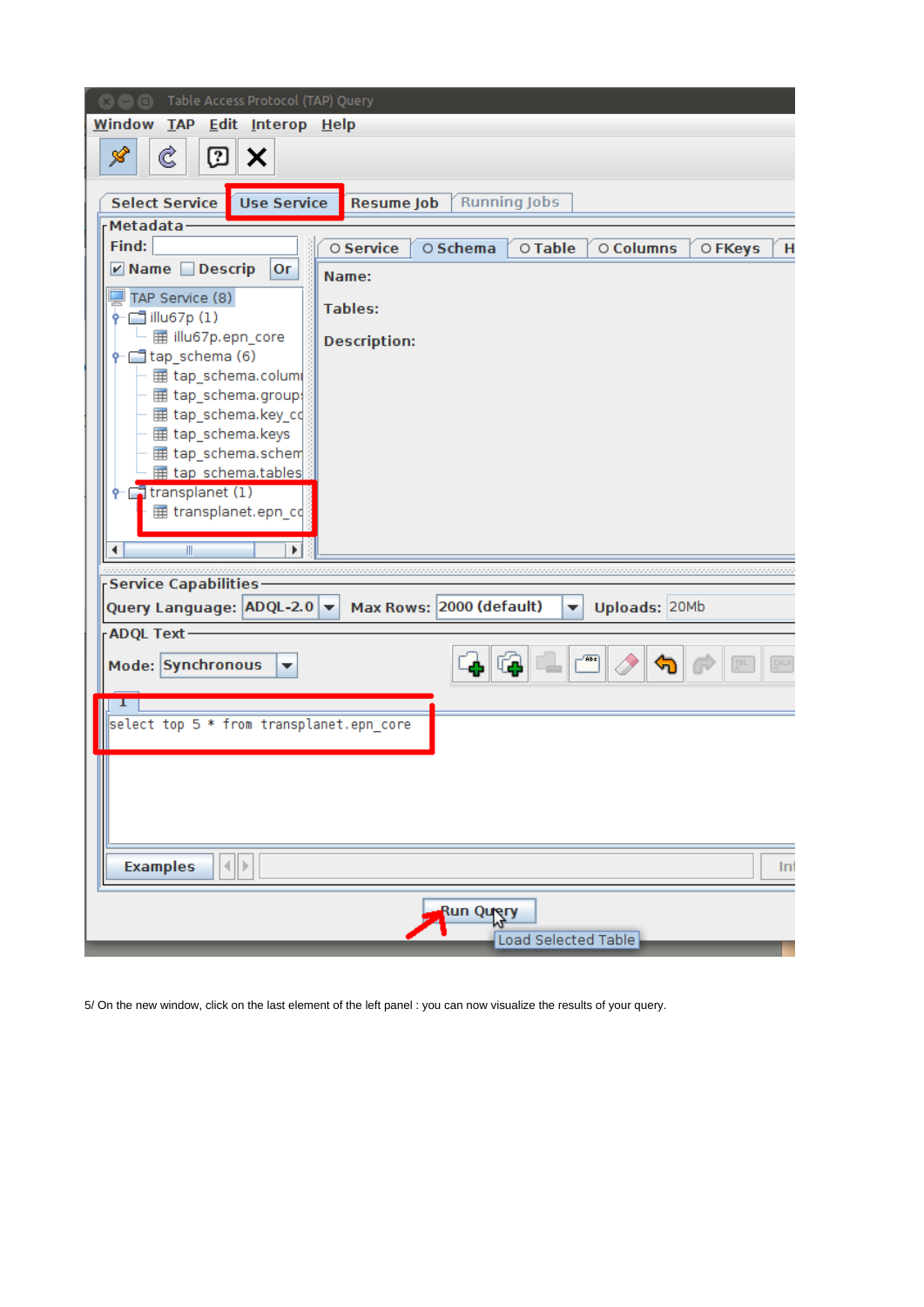|                                                             | <b>TOPCAT</b>                                      |                                                               |        |                                      |  |  |  |
|-------------------------------------------------------------|----------------------------------------------------|---------------------------------------------------------------|--------|--------------------------------------|--|--|--|
| Views Graphics Joins Windows VO Interop Help<br><b>File</b> |                                                    |                                                               |        |                                      |  |  |  |
| G                                                           | 圍<br>畾<br>靈<br>ъ<br>⊞<br>Σ<br>⋐<br>$f(\mathbf{x})$ |                                                               |        |                                      |  |  |  |
|                                                             | - Table List -<br><b>Current Table Properties-</b> |                                                               |        |                                      |  |  |  |
|                                                             |                                                    | 1: TAP_1_transplanet.epn<br>Label: TAP 1 transplanet.epn core |        |                                      |  |  |  |
|                                                             |                                                    |                                                               |        |                                      |  |  |  |
|                                                             |                                                    | Location: TAP_1_transplanet.epn_core<br>Name: epn core        |        |                                      |  |  |  |
|                                                             |                                                    | Rows: 5                                                       |        |                                      |  |  |  |
|                                                             |                                                    | TOPCAT(1): Table Browser                                      |        |                                      |  |  |  |
|                                                             |                                                    |                                                               |        |                                      |  |  |  |
|                                                             |                                                    | Window Subsets Help                                           |        |                                      |  |  |  |
|                                                             |                                                    | [?]                                                           |        |                                      |  |  |  |
|                                                             |                                                    |                                                               |        |                                      |  |  |  |
|                                                             |                                                    | Table Browser for 1: TAP_1_transplanet.epn_core               |        |                                      |  |  |  |
| ◀                                                           |                                                    | granule uid                                                   | granul | obs id                               |  |  |  |
|                                                             |                                                    | mikel.indurain 20170608120309 59393cfd34                      | cdf    | mikel.indurain 20170608120309 59393c |  |  |  |
|                                                             | 2                                                  | mikel.indurain 20170608120309 59393cfd34                      | cdf    | mikel.indurain 20170608120309 59393c |  |  |  |
|                                                             | з                                                  | mikel.indurain 20170608120309 59393cfd34                      | cdf    | mikel.indurain 20170608120309 59393c |  |  |  |
|                                                             | 4                                                  | mikel.indurain 20170608120309 59393cfd34                      | cdf    | mikel.indurain 20170608120309 59393c |  |  |  |
|                                                             | 5                                                  | mikel.indurain 20170608120309 59393cfd34                      | cdf    | mikel.indurain 20170608120309 59393c |  |  |  |
|                                                             |                                                    | Ш                                                             |        |                                      |  |  |  |
|                                                             |                                                    |                                                               |        |                                      |  |  |  |
|                                                             |                                                    |                                                               |        |                                      |  |  |  |

### <span id="page-5-0"></span>With PGAdmin

#### **Installation**

[pgAdmin](http://www.pgadmin.org/) is a postgreSQL client, it aims to provide a graphical interface to view and manage your databases. We will use this tool on section Setting up an EPN-TAP service. If you don't want to install pgAdmin on you computer, you can however use psql commands instead.

First, install pgAdmin **on your host machine**. If you are on Debian based distribution:

sudo apt-get install pgadmin3

Compiled sources are also available for [MacOS](http://www.pgadmin.org/download/macosx.php) and [Windows](http://www.pgadmin.org/download/windows.php).

You need pgAdmin v. 1.20 or upper in order to deal with postgreSQL 9.4. Once installed, check pgdmin version (Help menu, ⊕ About).

#### **Configuration**

Check for the gavo user password by typing on the DaCHS server:

cat /var/gavo/etc/feed

Now start pgAdmin, then click on Add a connection to a server (power socket icon) and fill the fields as the following:

|                         | <b>Test</b>                            | <b>Production</b>                                             | Comment     |
|-------------------------|----------------------------------------|---------------------------------------------------------------|-------------|
| Name                    | DaCHS-test                             | <b>DaCHS</b>                                                  | As you want |
| <b>Host</b>             | 127.0.0.1: <port_number></port_number> | < <my_server>&gt;.&lt;<my_domain>&gt;</my_domain></my_server> |             |
| <b>TCP port</b>         |                                        |                                                               |             |
| <b>Service</b>          |                                        | leave empty                                                   |             |
| <b>Base maintenance</b> | postgres                               |                                                               |             |
| Use name                | qavoadmin                              |                                                               |             |
| password                |                                        | Get it with the command above                                 |             |